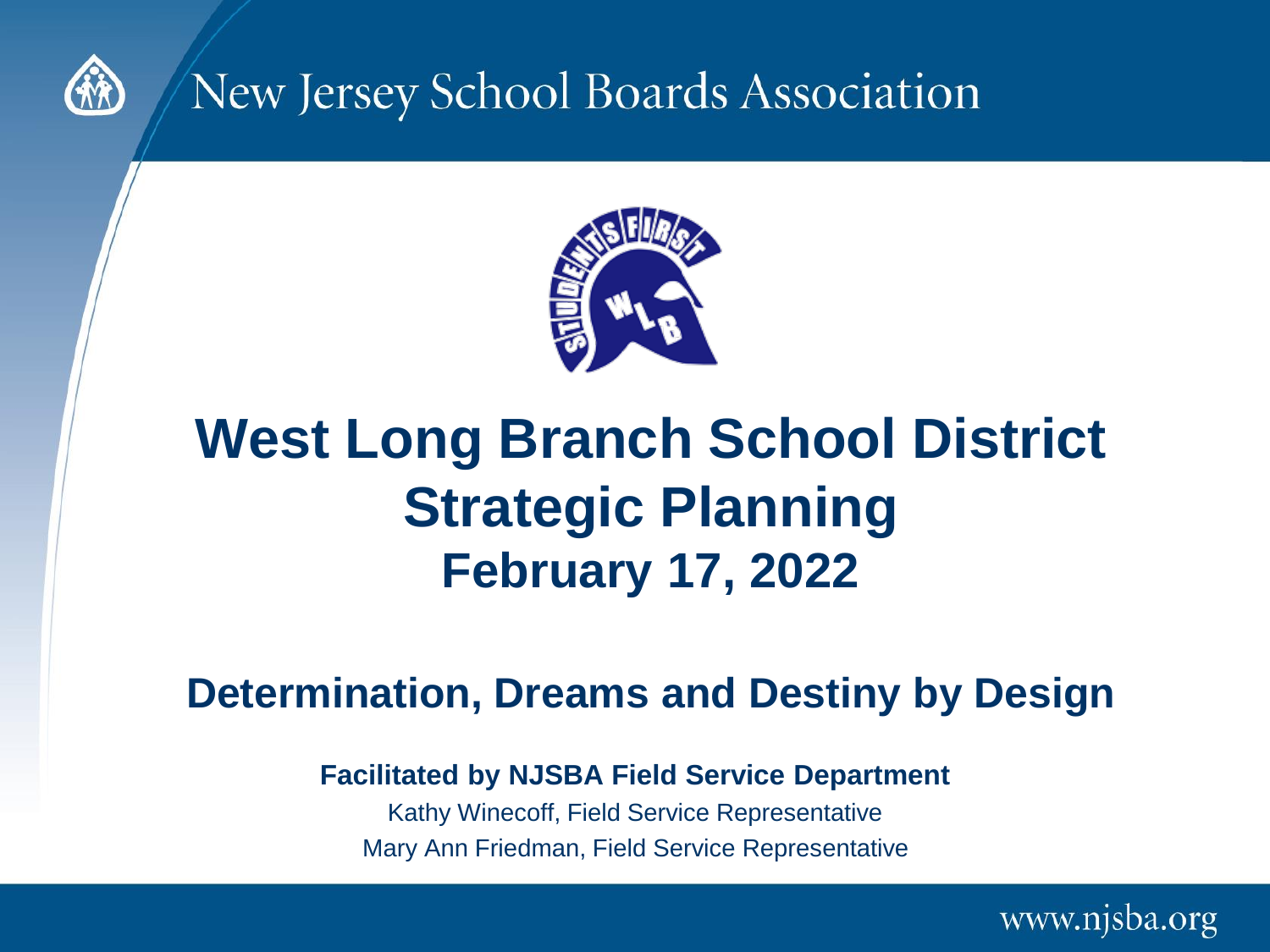

### **Welcome Remarks**

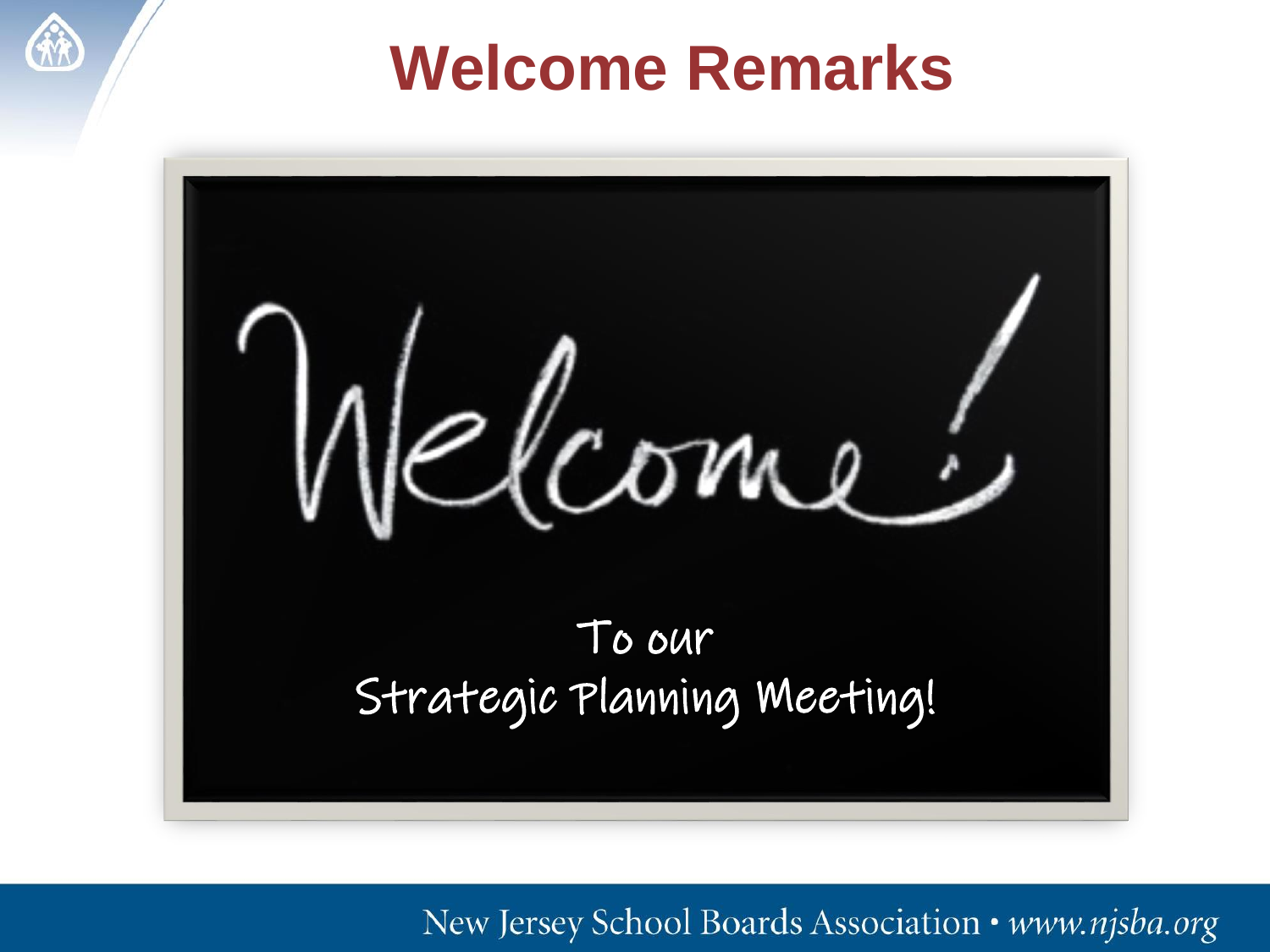# **3-D Strategic Planning**



#### Creates an organizational *Vision . . .*

that will direct, motivate and inspire all members of the community to work together to advance student achievement.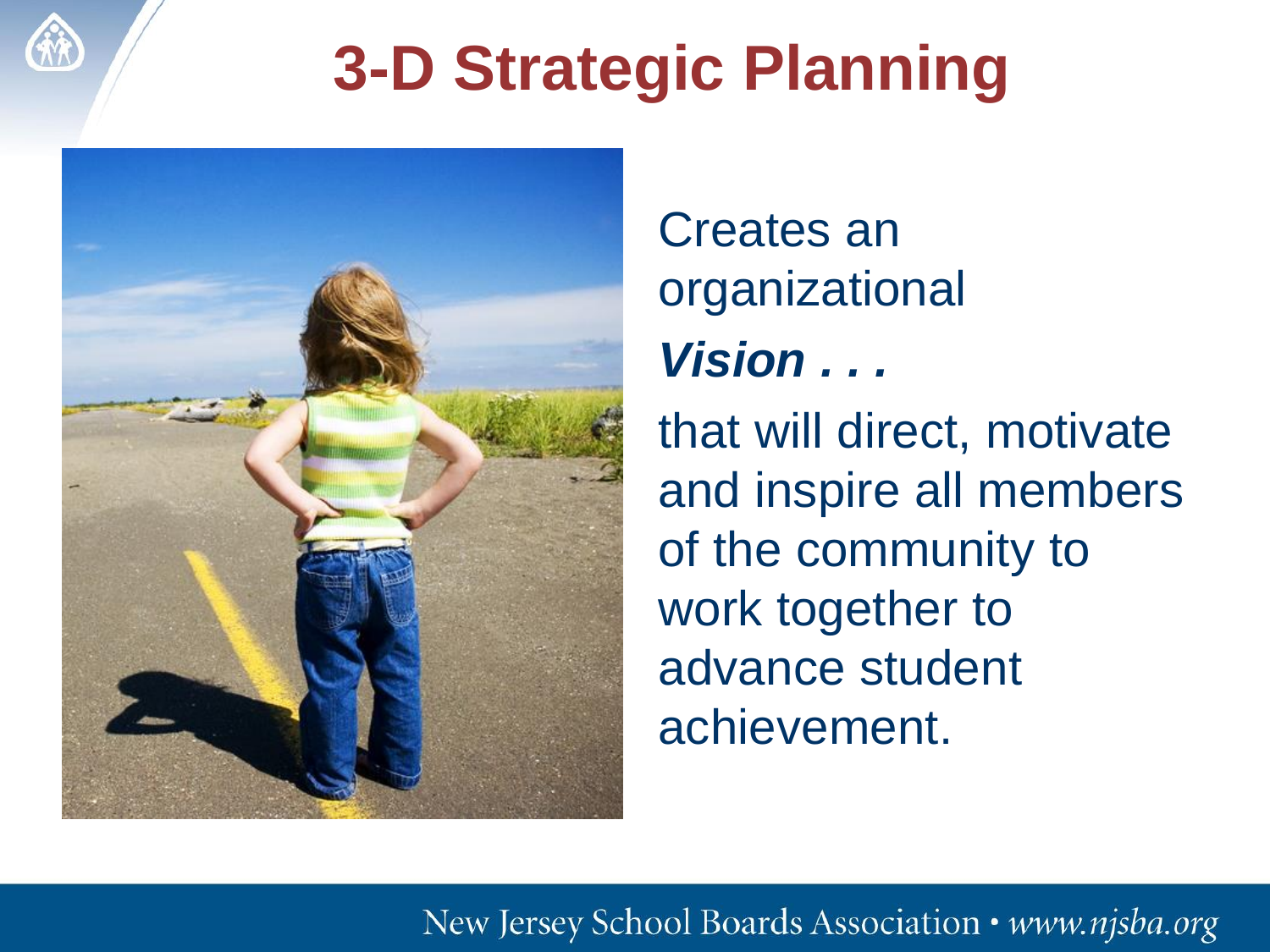



Proactive, creative and flexible





Continues an ongoing cycle of planning, assessment and decision-making that will optimize limited resources and increase communications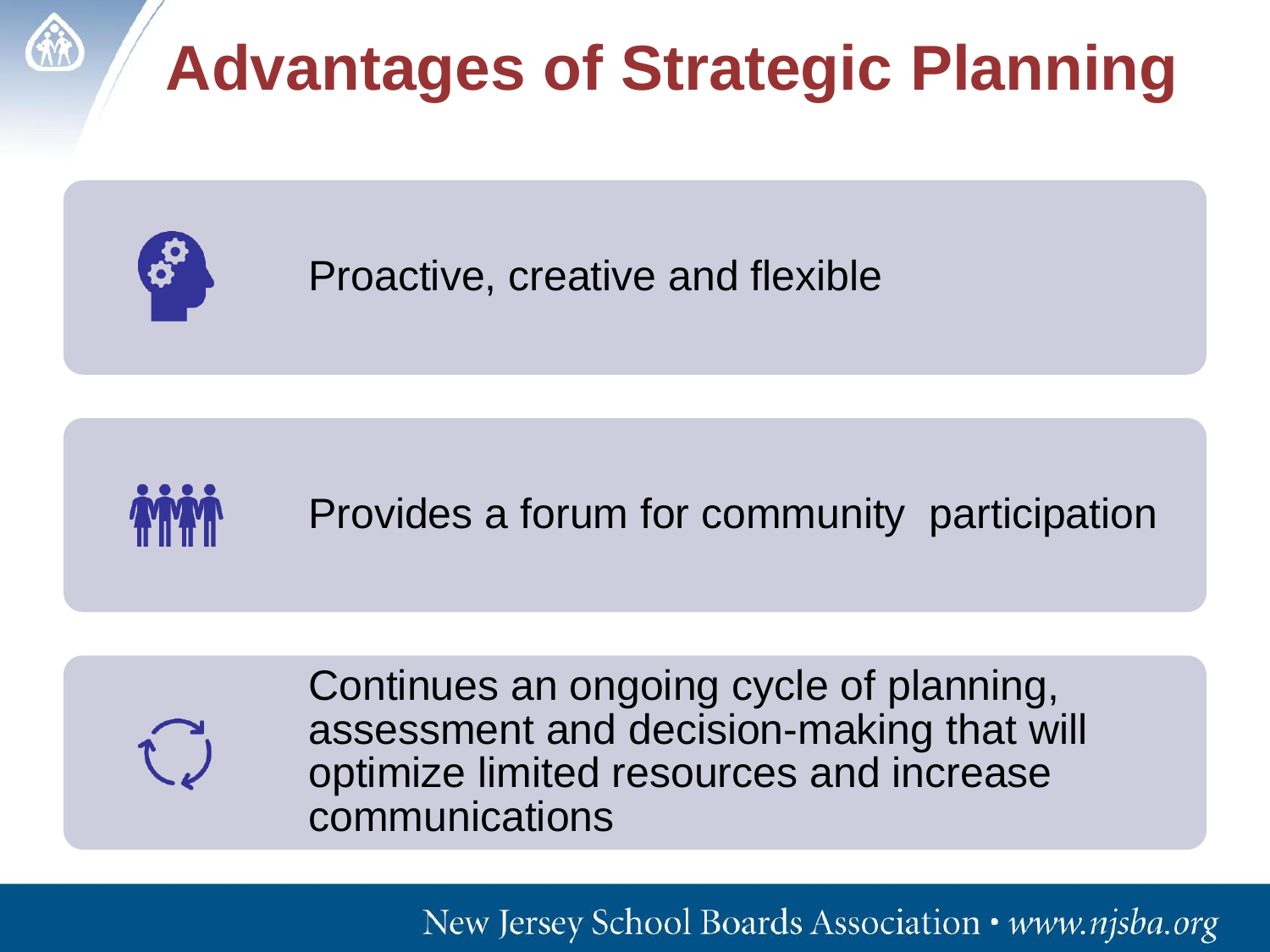# **Waterfall Effect of a Strategic Plan**



#### **From the Goals & Objectives of a Strategic Plan flow:**

- District Goals
- BOE Goals
- Administrators' Goals
- Building Goals
- Department Goals
- Staff SGOs
- Staff PDPs

all of which ultimately flow into— **Student Achievement**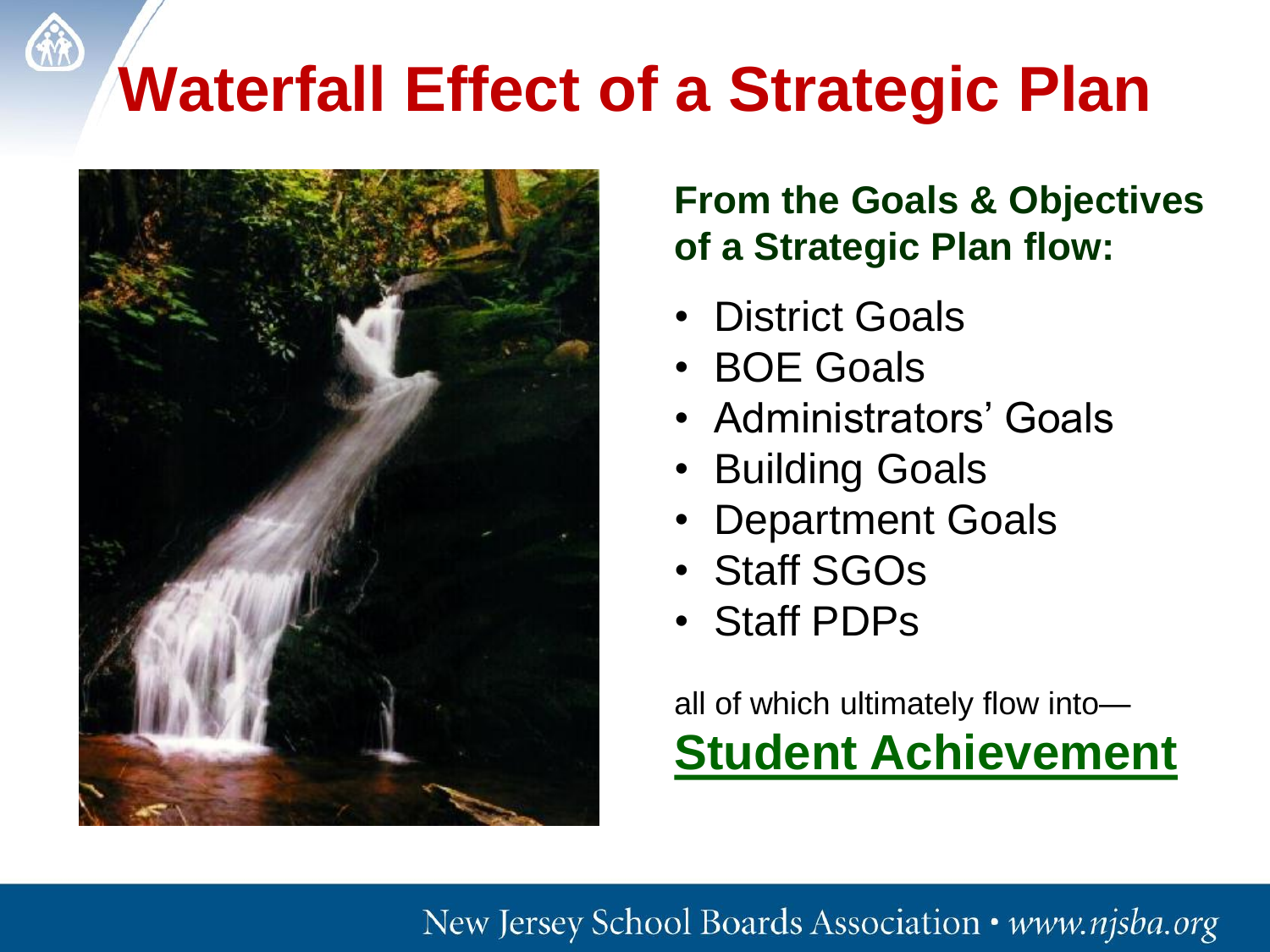# **Components of Strategic Planning**

**CAR** 

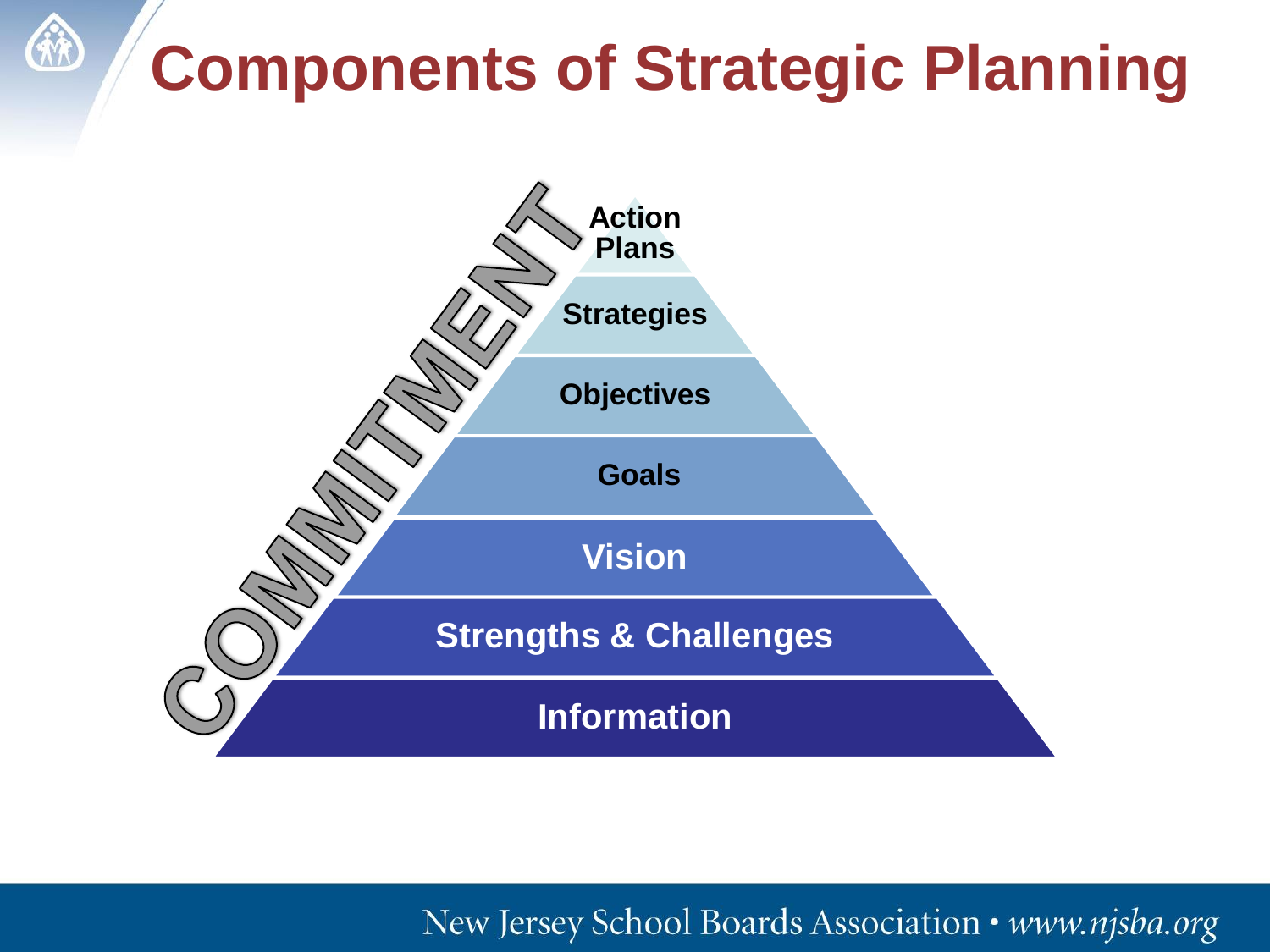

### **West Long Branch School District Mission Statement**

Our mission for the West Long Branch School District is to put students first! In collaboration with all stakeholders, we will provide a safe and secure learning environment free from bias, increased academic rigor, cutting edge technology, and state-of-the-art facilities.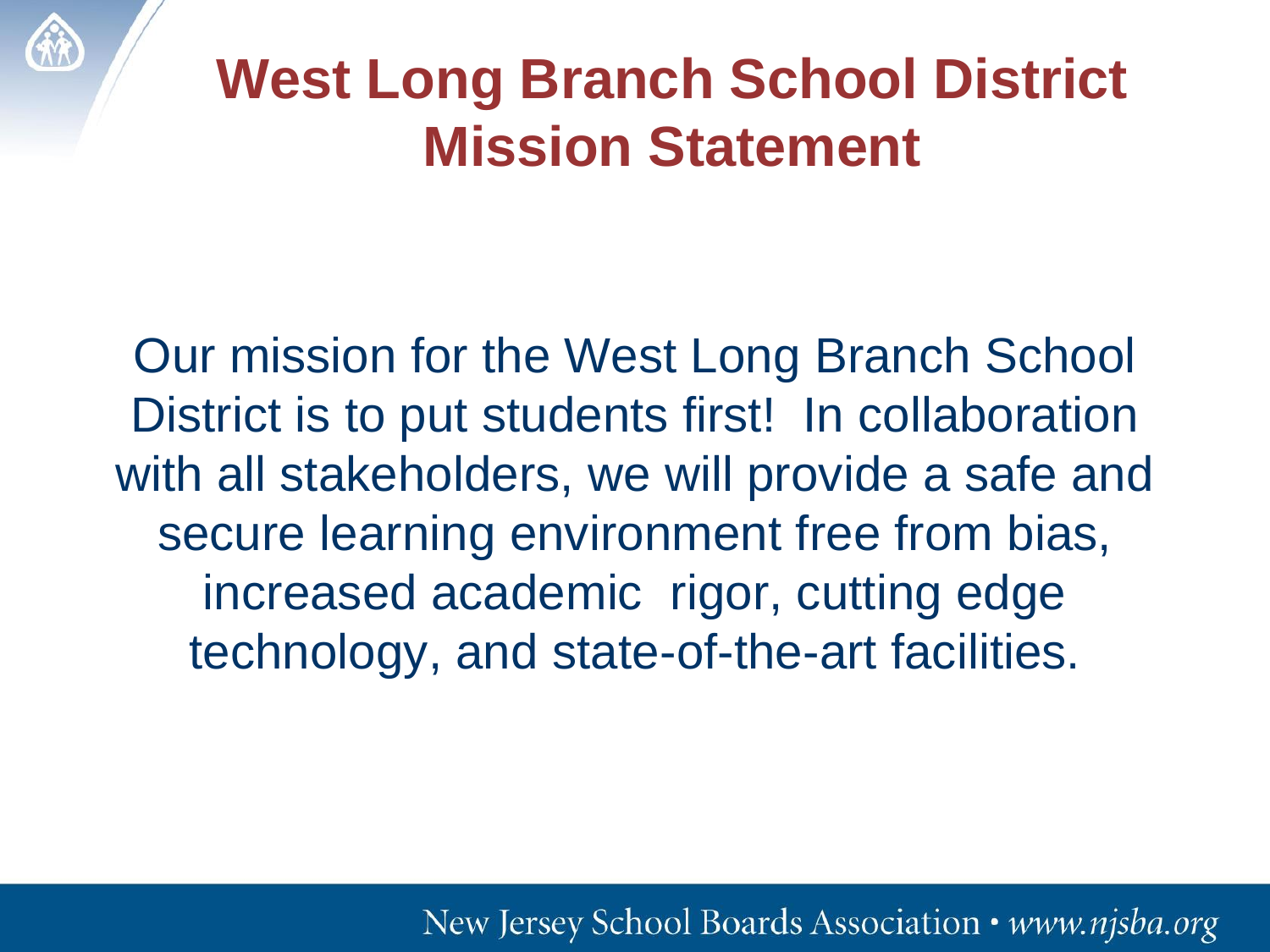

### **West Long Branch School District Vision Statement**

Our vision for the West Long Branch School District is to produce socially responsible students who are life-long learners equipped with the necessary skills to succeed at the next level of secondary education.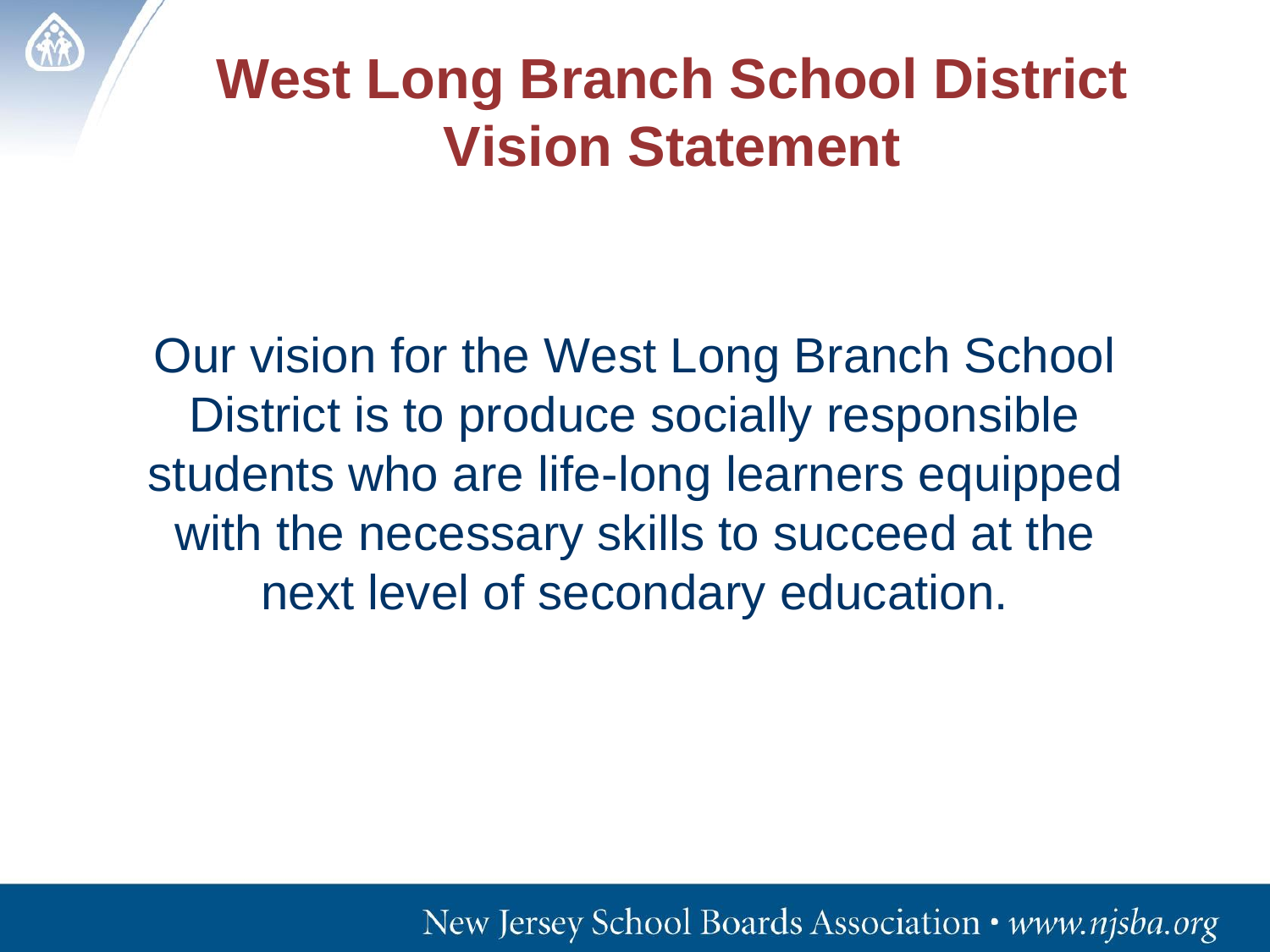

# **Consensus**

NJSBA's strategic planning processes work through consensus building.

## **Consensus is everyone**:

- Sharing / Participating
	- Paraphrasing
		- Accepting

### The end result may not be your 1<sup>st</sup> choice, but you can live with it and support it!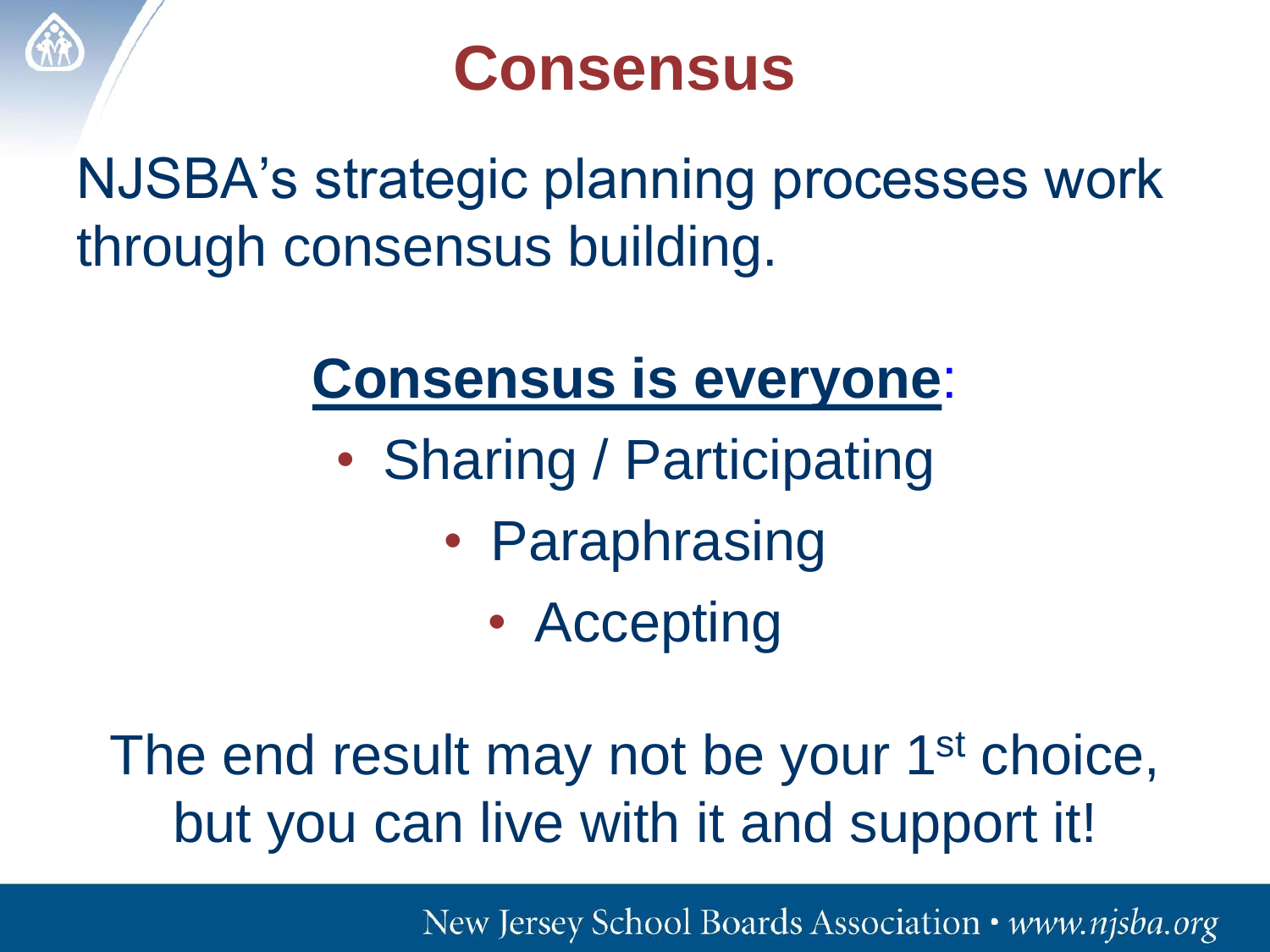

### **Steps to Reaching Consensus**



**Brainstorm** (everyone shares / participates)

W

**Discussion** (paraphrasing and accepting)





**Reaching agreement on items**



**Consensus** is achieved!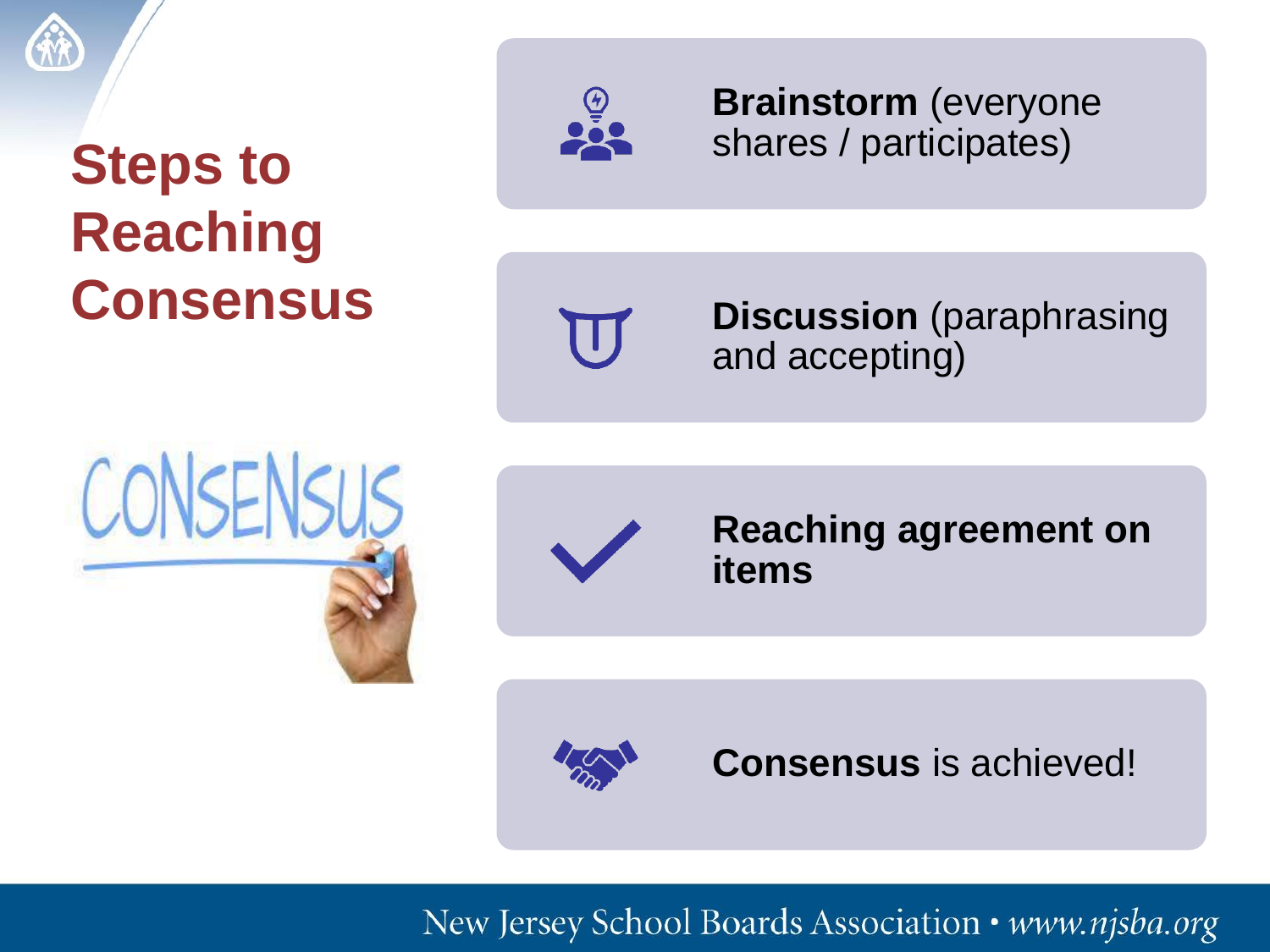

**Small Group Activity**

Review task at hand & select recorder for group

Select spokesperson for group

Begin and accomplish activity

Consensus is achieved

Spokesperson reports out for group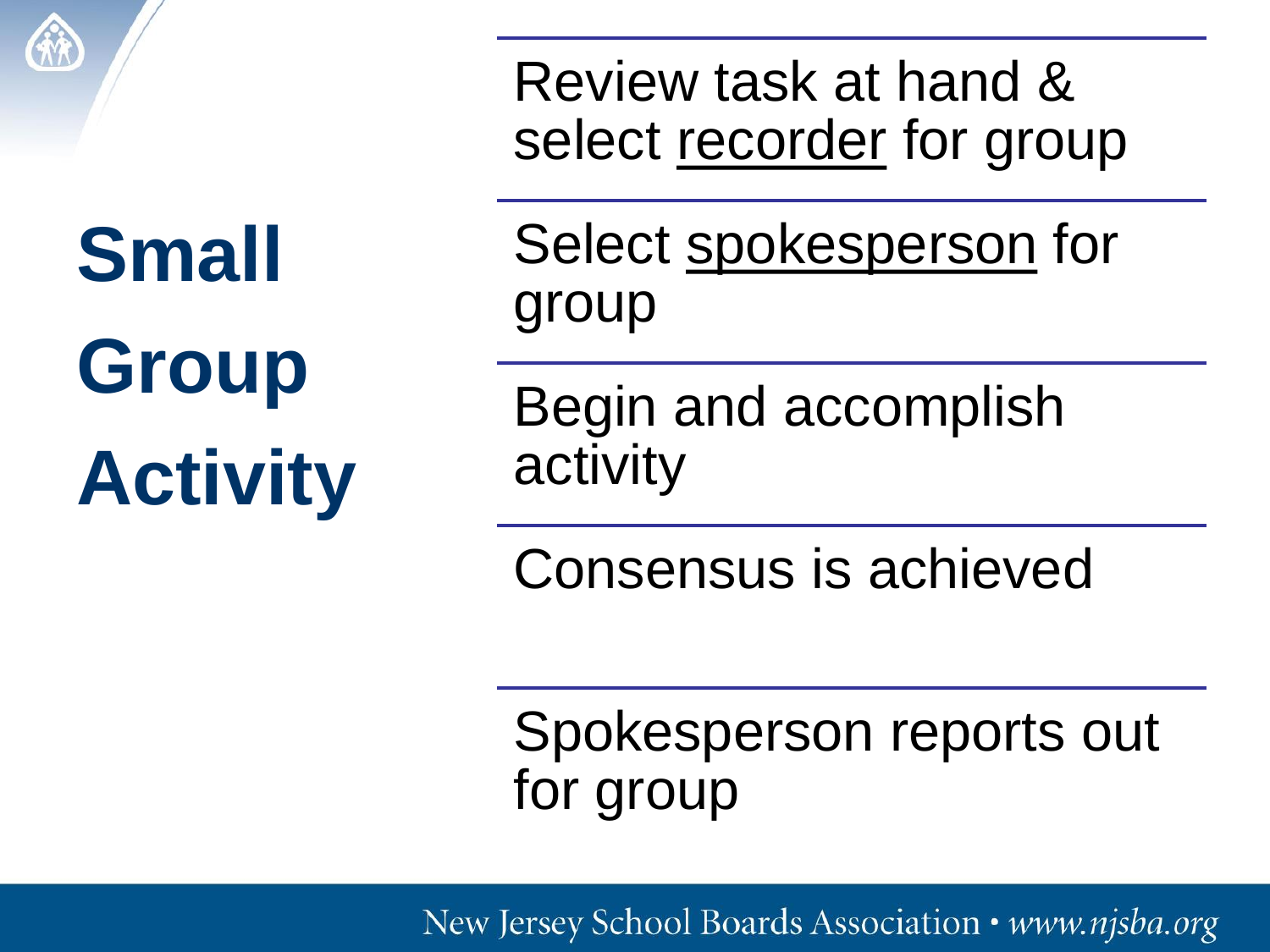# **Strengths & Challenges Activity**

#### **Consider the strengths and challenges of the district**

Select spokesperson to report out to larger group

**GIR** 

- Brainstorm strengths and challenges of the district
- Reach consensus on a "Top 10 List" of strengths and a "Top 10 List" of challenges and write up on poster sheet
- Each small group will report out to the larger group on their consensus "Top 10 List"
- As a large group, common themes will be identified and recorded

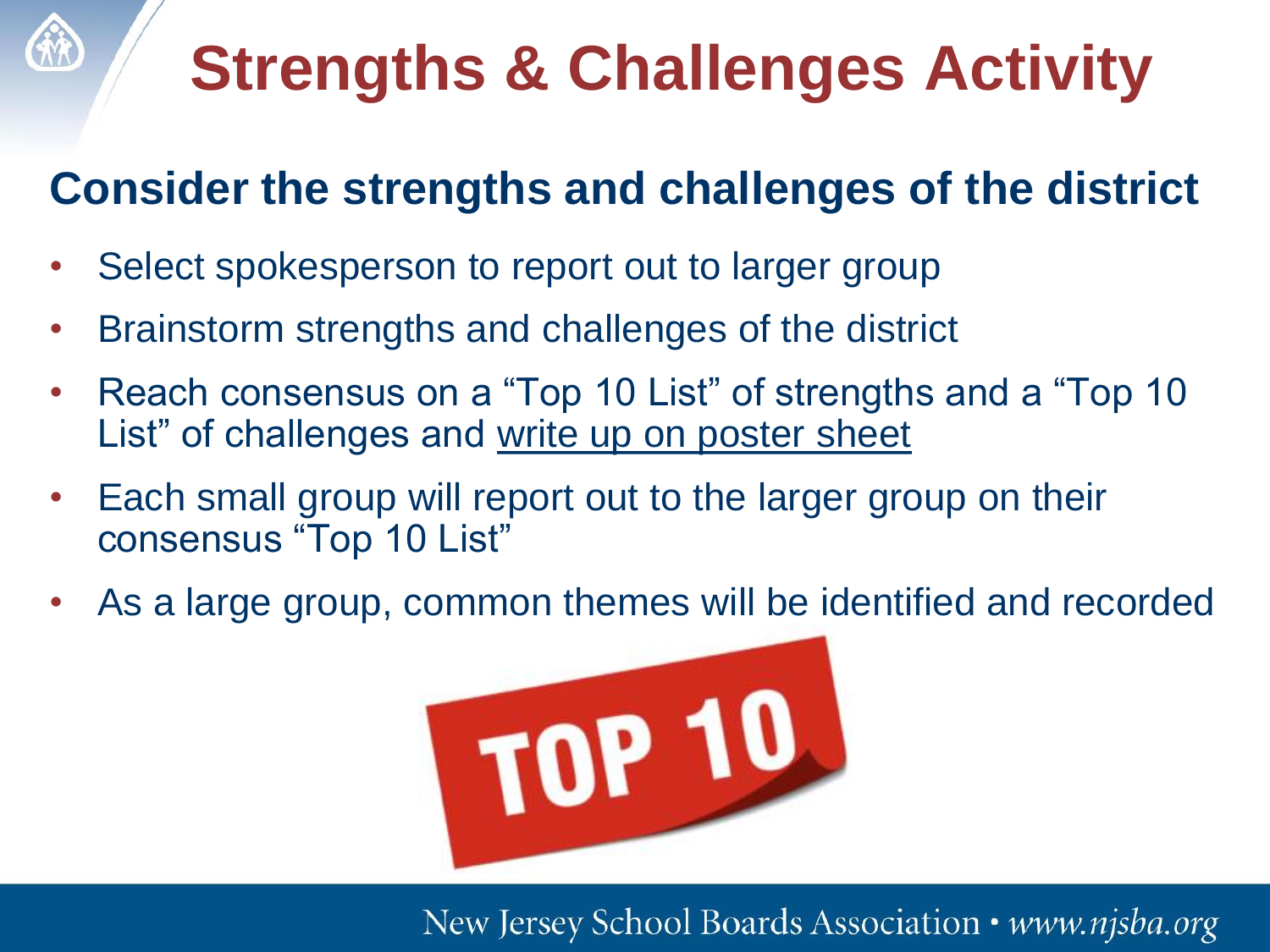

# Small Groups Report Out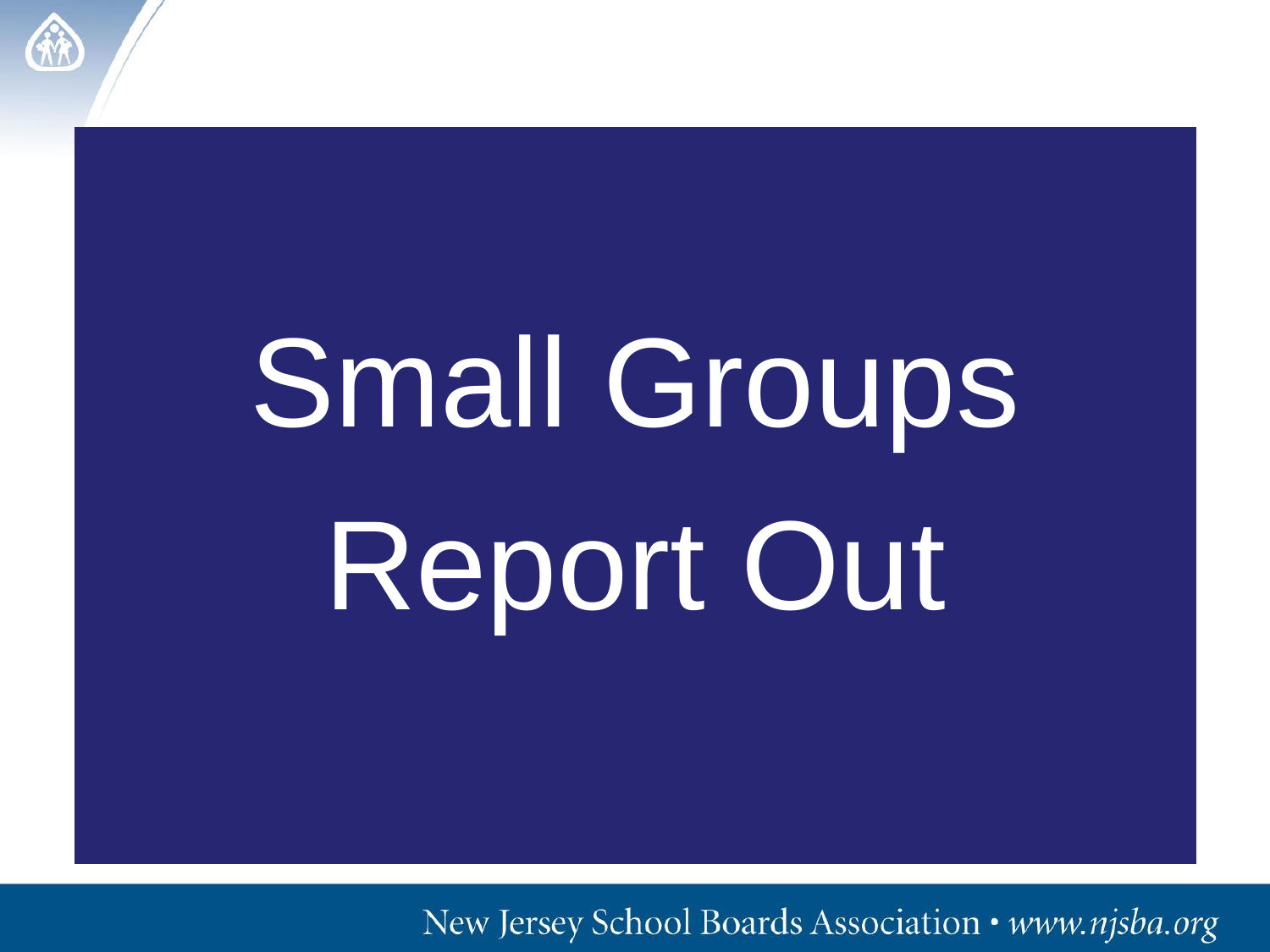

**AR** 

# Identified From Strengths & Challenges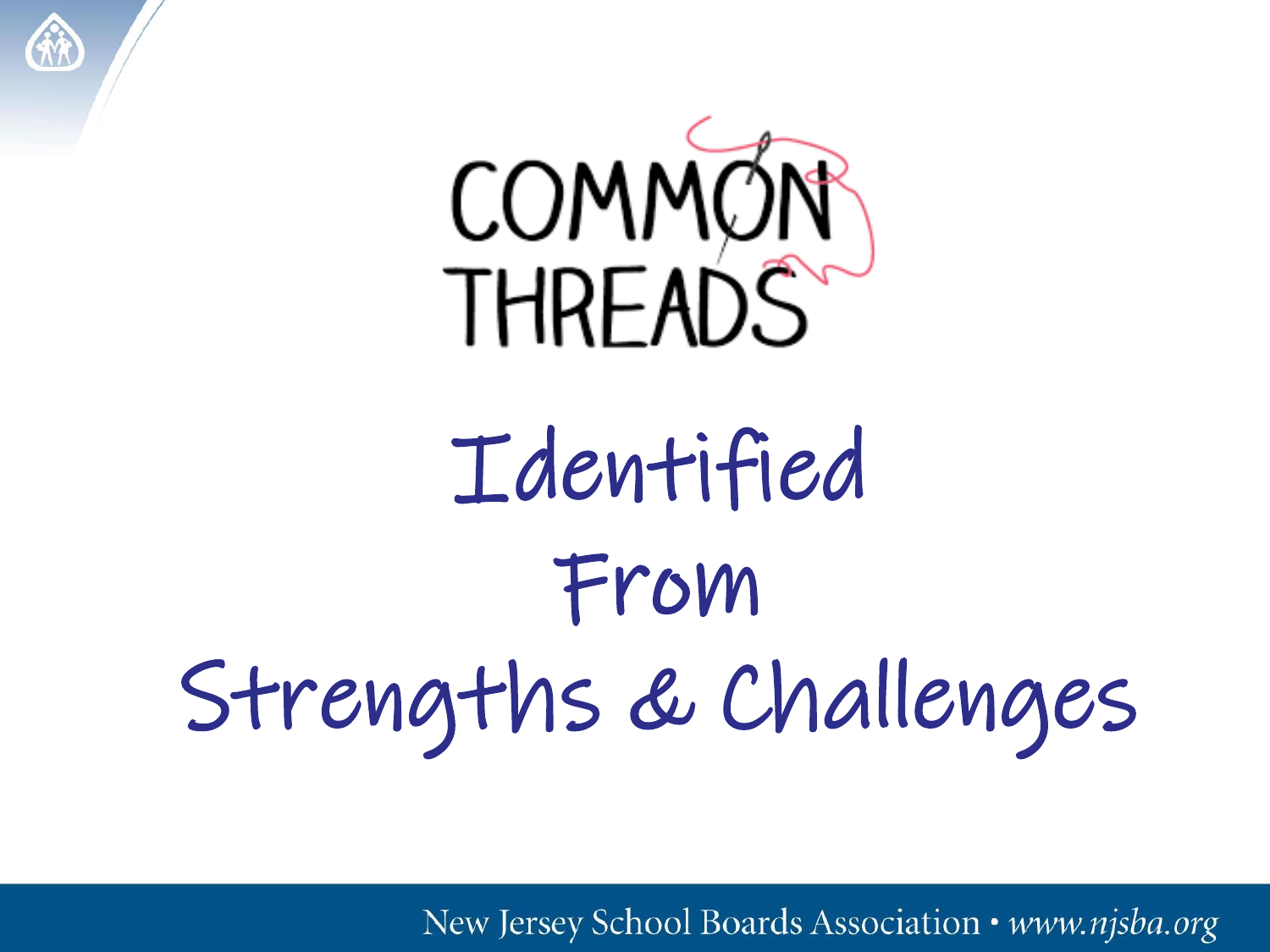# **Extrength & Challenges Common Threads**

#### **Strengths Challenges / Opportunities**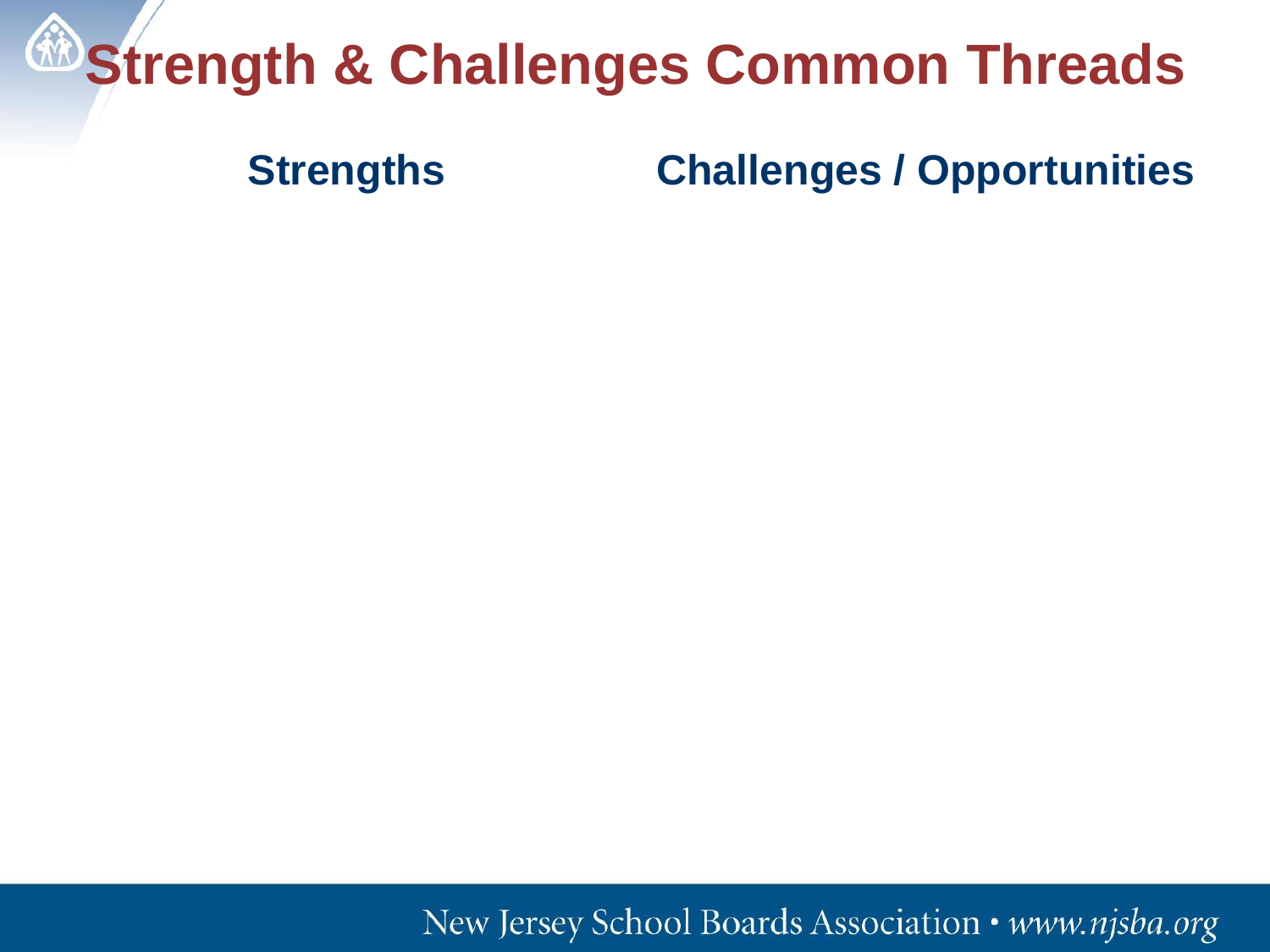

Watch the district website for posting of tonight's outcomes.

Meeting #2 – developing a vision and goal areas for the district

Meeting #2 – **Thursday, March 31, 2022 7:00 pm – 8:30 pm Betty McElmon Elementary School Gymnasium**

(Sign-in at 6:45 pm)